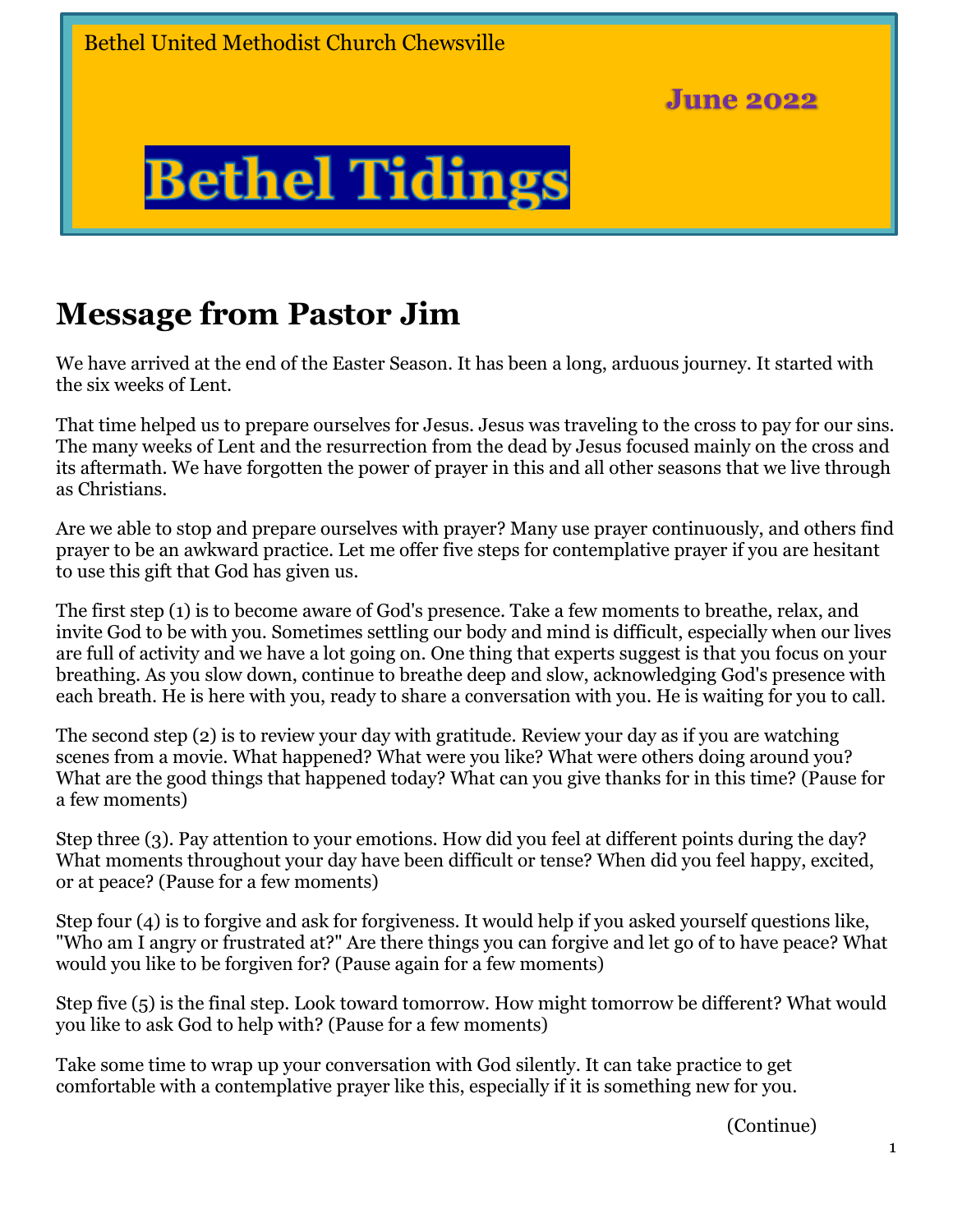I hope that this simple guide will help you in richer prayer life. With all of the things happening in the world, I think that we need to be able to go to the one thing that is unchanging-that is our loving God.

Have you sat with God today?

Peace,

Pastor Jim



### **In the coming weeks:**

The next four Sundays we are going to be using "Living the Spirit Life" sermon series from Discipleship Ministries.

Living the Spirit Life:

Is Pentecost the birthday of the church? Maybe, or maybe that's when the church learned to walk on its own. Maybe that's when, empowered by fire and wind, the church spoke on its own, but used words learned from the one who gave it life. On Pentecost, we celebrate the coming of the Spirit to raise the church out of hiding and out of despair and to give the church wind at the back and fire in the bones and to encourage the church to proclaim; no-to live the good news of Jesus Christ outwardly and invitationally.

(Continue)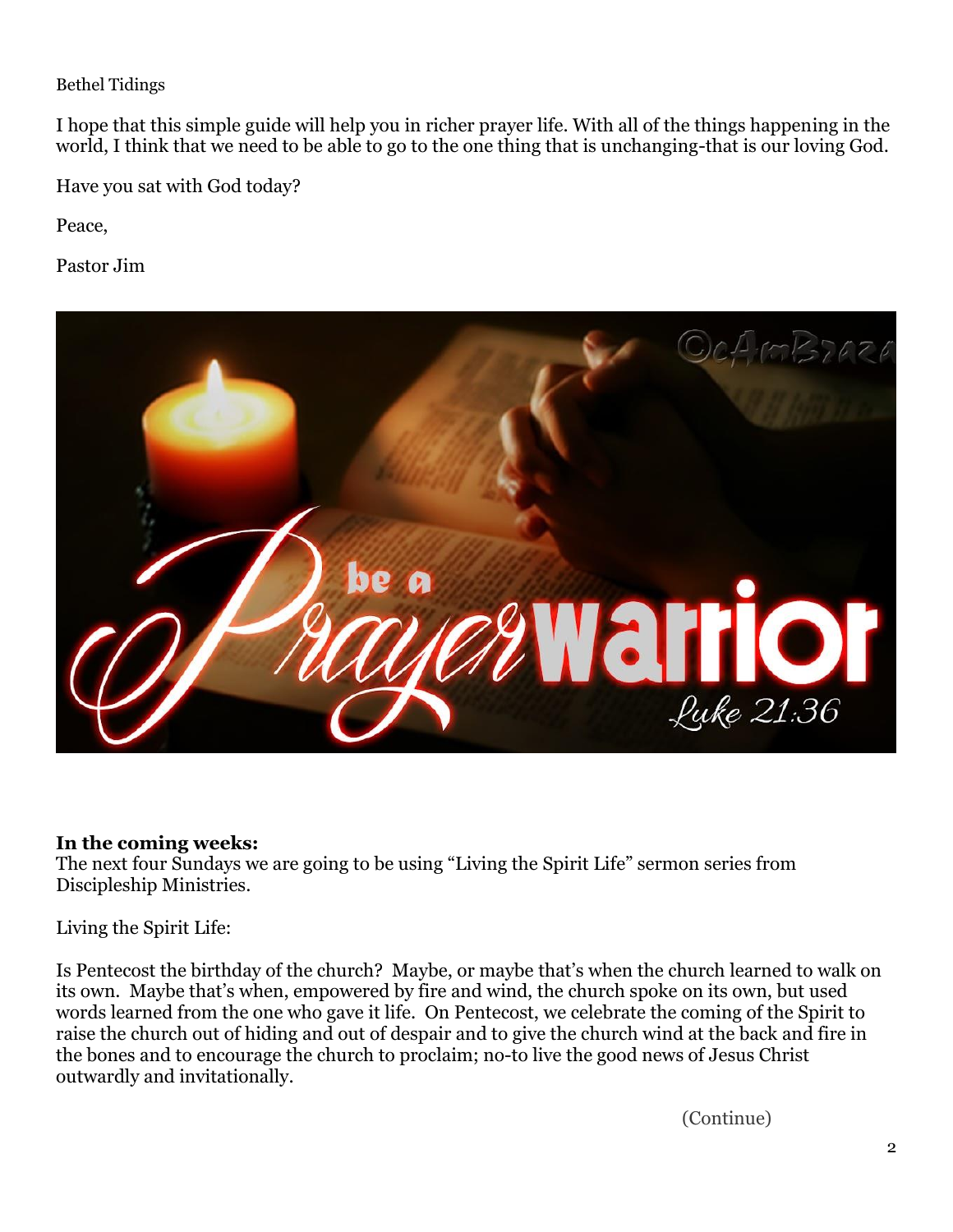### **5** June 2022 "Overcoming Babel"

One moment you feel like maybe you are making some progress. One moment you have a big vision, a goal, and a plan. One moment everyone is on board and ready for the next steps. One moment you feel like maybe this thing will actually work—whatever this thing is. You feel as though you are on top of the world. But then the next moment comes, and it is all different. You've been there.

### **12** June 2022 "Does not Wisdom Call?"

"He will declare to you the things that are to come" (John 16:13b). You say that life surprises you? That you are caught out from time to time? How many of us had all that has transpired over these past few years in our long-range plans? Maybe we just haven't been in tune with the Holy Spirit all these years. Maybe we haven't prayed enough or listened enough. Maybe the gift of knowing was right there, and we just didn't avail ourselves of it and were therefore doomed to stumble around in the darkness, constantly being surprised by the turn of events that constitutes our lives. But is that really what Jesus is saying here? "I'm sending your own personal oracle to let you in on the secrets of your own life. Just pay attention, and there will be no more surprises." Really? I don't think so. Let's look again.

### **19** June 2022 "From Madness to Stillness"

Why it is that sometimes Jesus asks obvious questions (like to blind Bartimaeus "What do you want me to do for you?"—Mark 10) and sometimes he just acts? "What have you to do with me, Jesus?" This question was asked after Jesus started to work. That's kind of curious, don't you think? The demons knew who Jesus was and what he could do. Indeed, Jesus had already spoken and told them to come out. But they played dumb, it sounds like. "What have you to do with us?" "Are you talking to me?" They recognize Jesus, but they don't really want to obey him. They want to argue with him or negotiate. "You don't really want me to go, do you? You aren't really driving me out. This guy likes me. We get along well. Sure, he's naked and living in a cemetery, but it's a life, you know?" It makes some odd kind of sense. No, it doesn't. Maybe to a demon, it makes sense. Living with brokenness, living with hatred, living in fear doesn't make any sense. Not to Jesus. He didn't ask any questions at first; he was just was trying to get rid of the problem—until the negotiation started. It's almost as if Jesus was prepared to take care of it until the guy chimed in. Jesus knows what we need, but is always willing to let us self-determine, even if our choices make things worse. Jesus was going to send the demons out; they chose to ride the pigs.

### **26** June 2022 "Brought Home in the Spirit"

Sometimes even home isn't home. The unreachable destination, the unrealized dream, the undiscovered country. Are we supposed to feel sorry for him with that "foxes and birds" thing? Are we really supposed to leave our parents to deal with their own end-of-life issues? Are we really just supposed to slip away, rudely, as though the people who know us best aren't important enough to even bid farewell? Home has always been a moveable feast. Not this place or that place, but the accommodation created when followers journey together for a time. There's no place like it.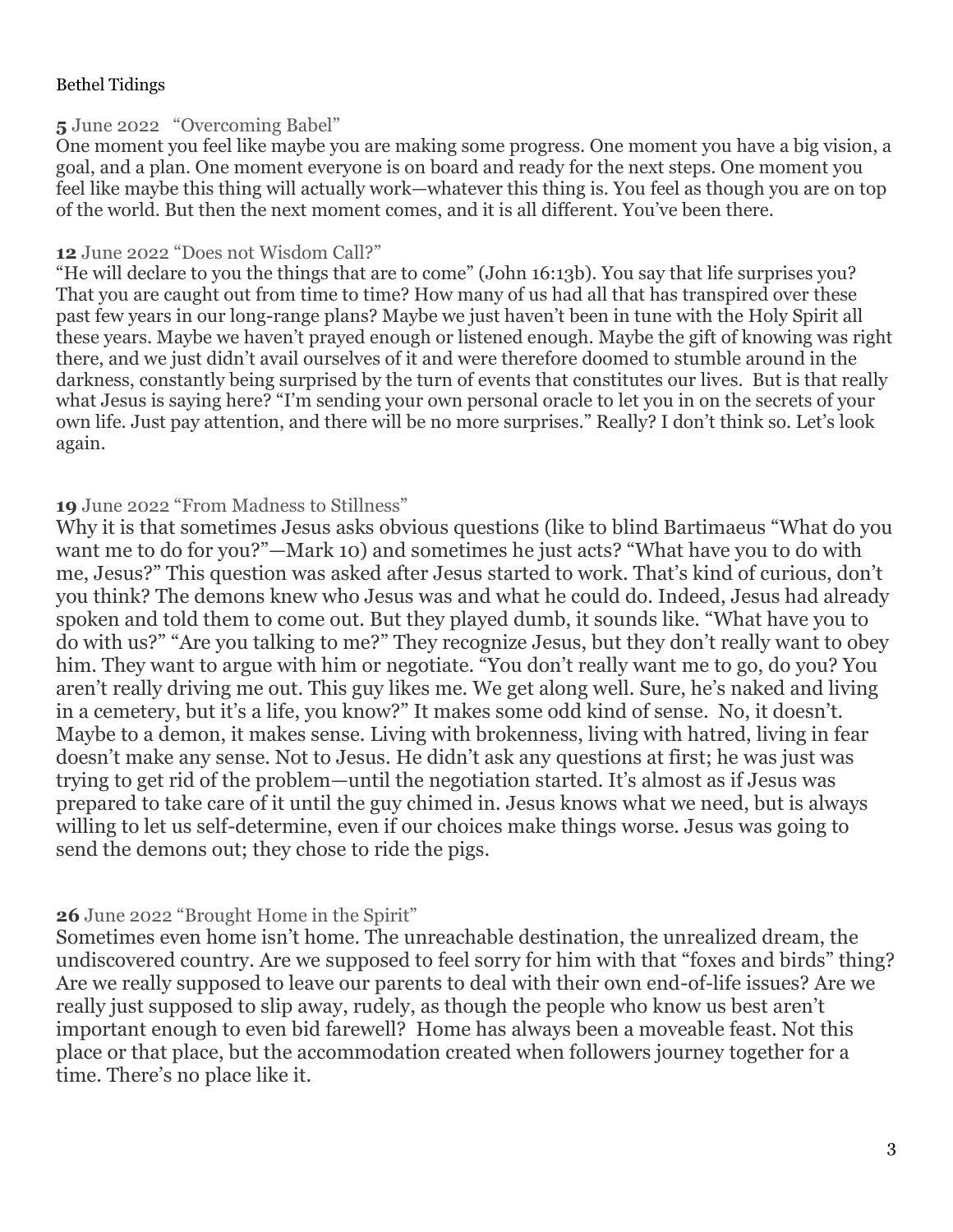### **2022 Graduates:**

**Jordyn Phillips** graduated from York College of Pennsylvania on May 14, 2022 with a Bachelor's of Science degree in Middle Level Education - Math and Science. Jordyn will be working for Washington County Public Schools when she begins teaching Math at Northern Middle School in Hagerstown this fall. Jordyn is the daughter of Jason and Christie Phillips and Karen Keefer. She is also the Granddaughter of Randy and Diane Stevens and Elaine Snyder.





**Makayla Phillips** graduated from Harrisburg Community College on May 10, 2022 with an Associate's in Applied Science Degree in Fire Science. While attending HACC she has also been attending Advanced EMT and Paramedic School. Makayla plans to continue her education at Columbia Southern University for a Bachelor's Degree in Business Administration. She is currently working as an EMT at Adams Regional EMS. Makayla is the daughter of Jason and Christie Phillips. She is also the Granddaughter of Randy and Diane Stevens and Elaine Snyder.

**Nathanael Hunter Norman**, nephew of Kassie Symonds completed 6 months at the Maryland State Police Academy. Graduation exercises for the one hundred and fifty third Trooper Candidate Class was on March 30, 2022. The ceremony was held at Lifepoint Church in Reisterstown, Maryland. Aunt Kass and the entire Norman family are so proud and ask for prayers for safety during Nathanael's new career. Also pictured are Maryland Governor Larry Hogan and Maryland State Police Superintendent Colonel Woodrow W. Jones III.

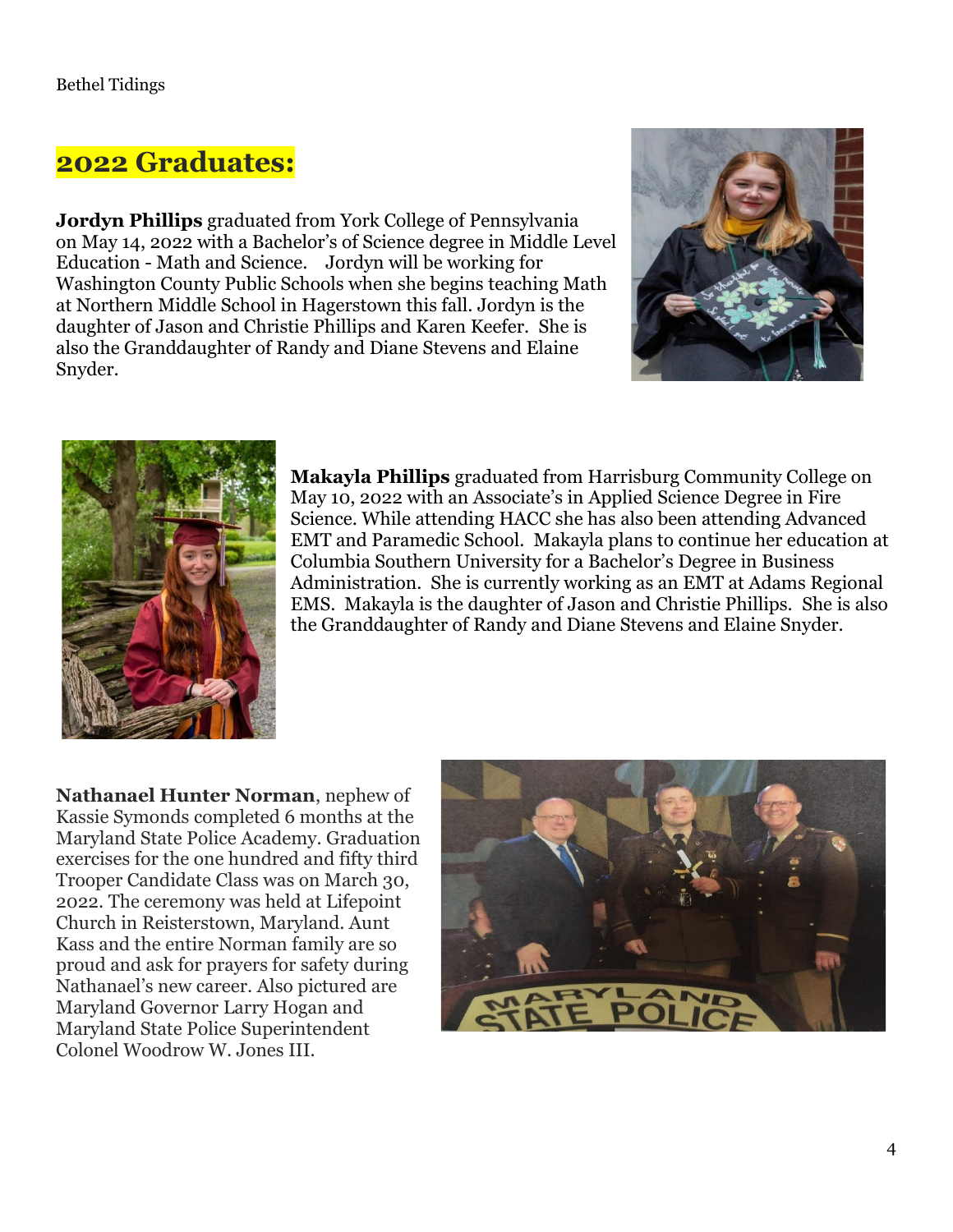

**Michael Robinette** will graduate in August 2022 from the Johns Hopkins University with an MS in Applied and Computational Mathematics. Michael is employed as a Data Scientist with Johns Hopkins Applied Physics Lab in Laurel, Maryland where he works on various projects in Health Analytics Applications and Applied Neuroscience. He also serves as a mentor to a group of undergraduate students from Johns Hopkins who intern at APL. Michael resides in Silver Spring, MD with his rescue dog, Bonita, and is the son of Joe and Nancy Robinette.

**Ian Curtis Decker**, son of Maureen Stimmel Decker and nephew of Roni & Duane McNairn, graduated from IUP Magna Cum Laude with a Degree in Communications.



 **May you all be blessed in your new ventures!**

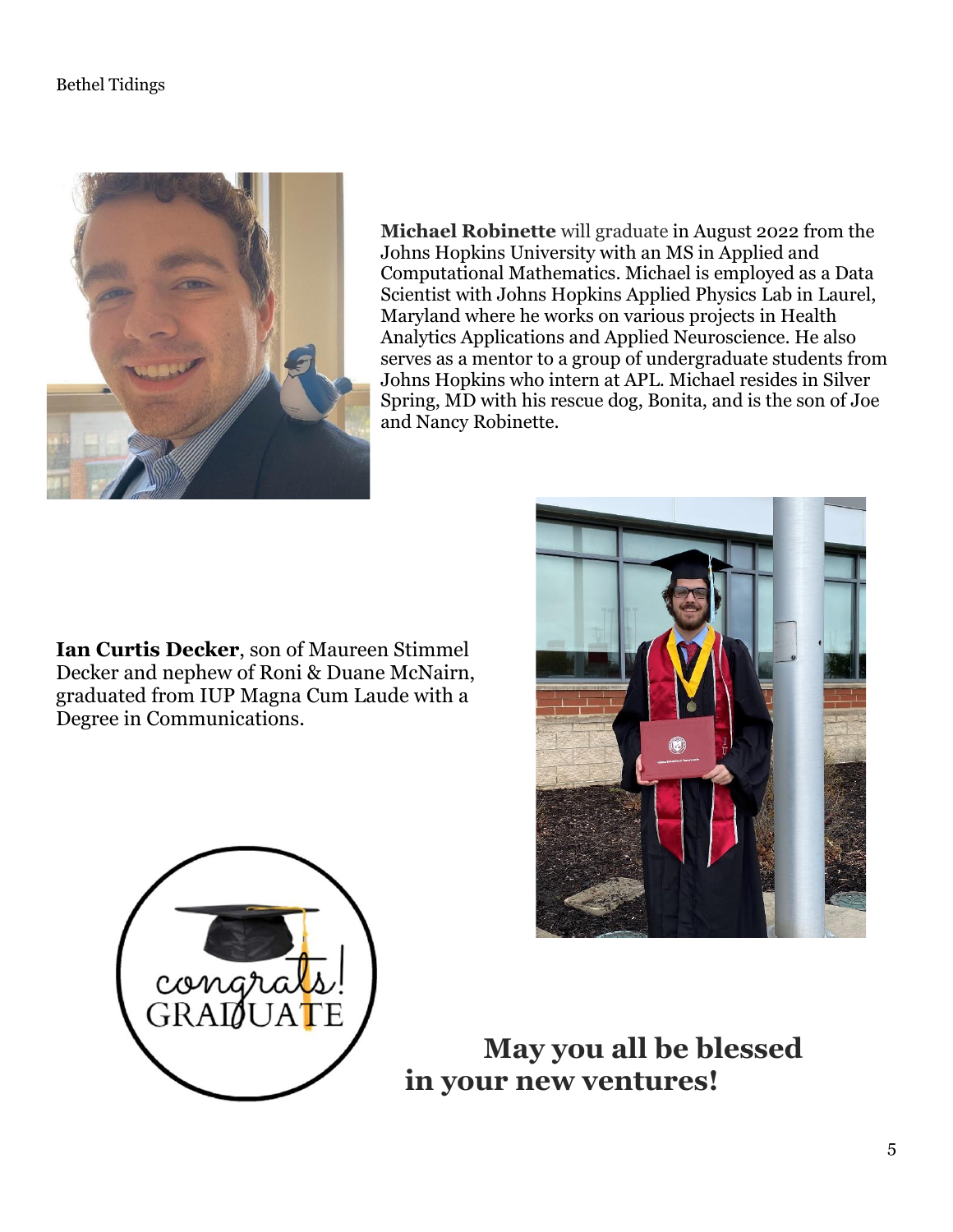# **Spring Clean-up:**

The Girl Scout Troop 15004 took charge and had 6 cadets who cleaned the blue children's classroom. They "Lysoled" it all and organized the shelves. They were the first group to respond after the Spring Clean-up message was sent.



# **On Saturday May 21st…**

The morning began with helpers that tended to grass and weeds outside. While others got to scrubbing inside. The refrigerators are sparkling clean. During the week the cabinets and drawers were cleaned and sorted. No more plastic containers without lids! Vases and baskets were condensed.

Then there was significant wood being washed as the pews, chancellor rails and doors were cleaned and disinfected. The FLC leather couch was also cleaned.

Women of the Well sorted and cleaned areas in the Parlor and their areas in the kitchen. Baseboards and cabinets were cleaned and repaired.

There is still a list of small projects that need completed and you can call the office to see how you can help. Deb loves crossing things off the list and Duane likes it even better. Anyone know a plumber? We have a leaky faucet and one bathroom closed.

So many thanks to all who continually give of themselves to meet the needs of the church.

## **Women at the Well**

Women at the Well continues with the Bible study, "The Chosen", Wednesdays at 10:00 a.m.. In June, July & August, we will meet for brunch on the 3rd Wednesday of each month. We will resume our study in September.



Brunch on Wednesday, June 15th, 11:00 at Ledos, Dual Highway. All are welcome. Please RSVP to Bev by e-mail [shanda@myactv.net,](mailto:shanda@myactv.net) phone 301-739-6270, or in person, by Monday, June 13th so we can call in a reservation.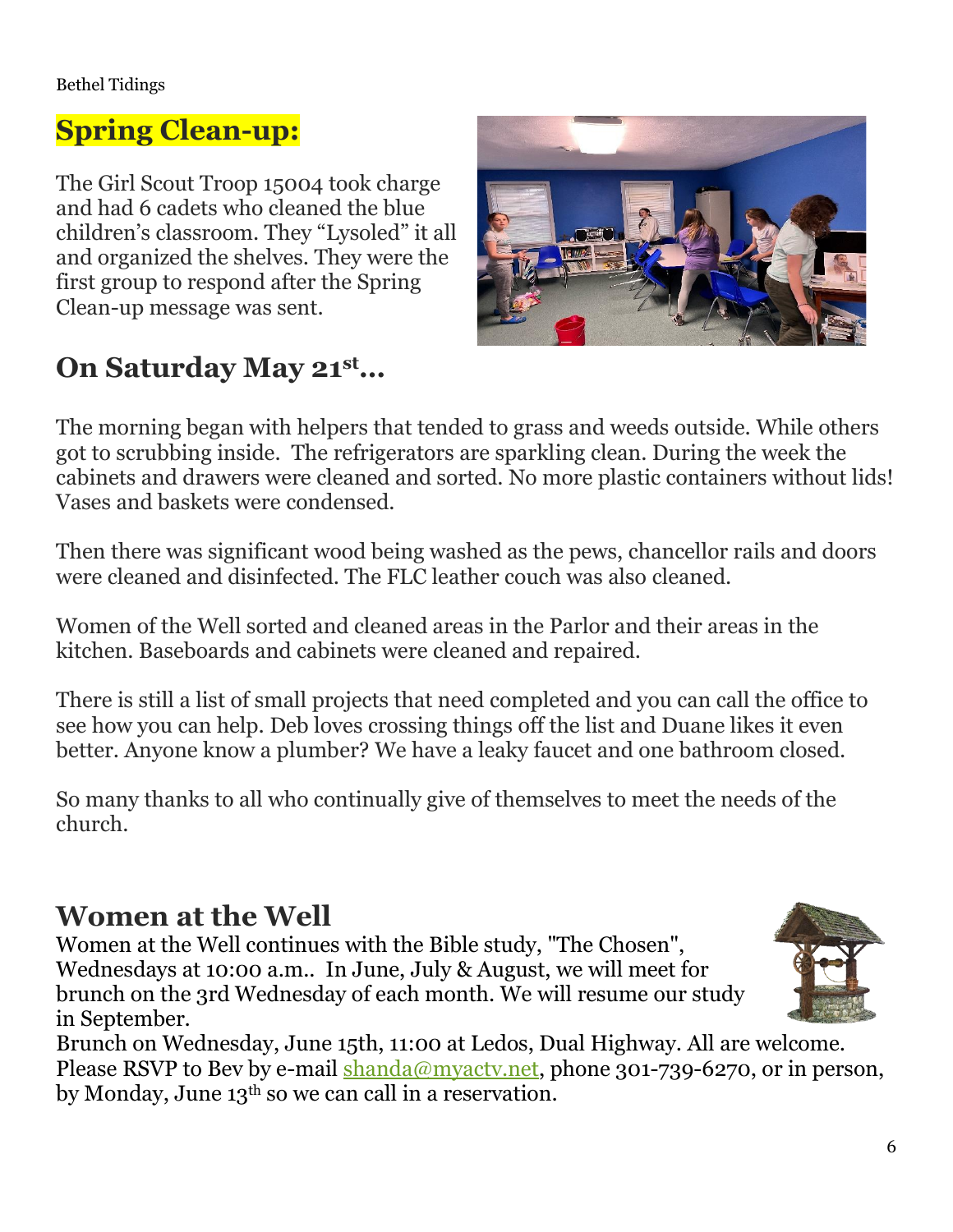

## **Supporting our Homebound**

He has shown you, O man, what is good; and what does the Lord require of you but to do justice and to love kindness, and to walk humbly with your God.  $\sim$ Micah 6:8

Please continue to pray for and send cards to these folks and perhaps even phone or visit now that COVID restrictions have lessoned. You can get an updated list in the church office or call me at 240-734-1101 for phone numbers or addresses. If you know of folks suffering from cancer that need support and /or transportation please call the church office as the Caring Connection committee can provide help. Pam Brubaker.

The next homebound birthdays will be in July.

## **Blood Drive:**

Most recently, this was held on Friday May 13th. Twenty units of blood were collected.

**F.R.O.G.** (Fully Rely On God) Sunday School for grades 4 - 8 has started a new venture... for youth grades 4 thru 8. Youth Fellowship is changing to Sundays after church on the  $2^{nd}$  & 4th Sundays monthly from approximately 11:30 to 12:30.

You can call the office 301-733-8387 to ask for details. Or

You can see the online info [@https://tinyurl.com/y7g752ut](https://tinyurl.com/y7g752ut)



# **Food Pantry/Blessing Box Update**

*A generous person will prosper; whoever refreshes others will be refreshed. Proverbs 11:25*

Thank you for your continued support of our community with your donations for our blessing box. Our church family has poured out so

much love. You are a blessing to me also. We are always in need of chicken ramen noodles. Snacks, juices, Kool aide juice pouches, Children's sweetened cereal and canned chicken, Vienna sausages, tuna and canned spam or treet meat. Spaghetti sauce, canned fruit. Right now, we are in good shape for vegetables.

Thank you, your sister in Christ, Elaine Snyder

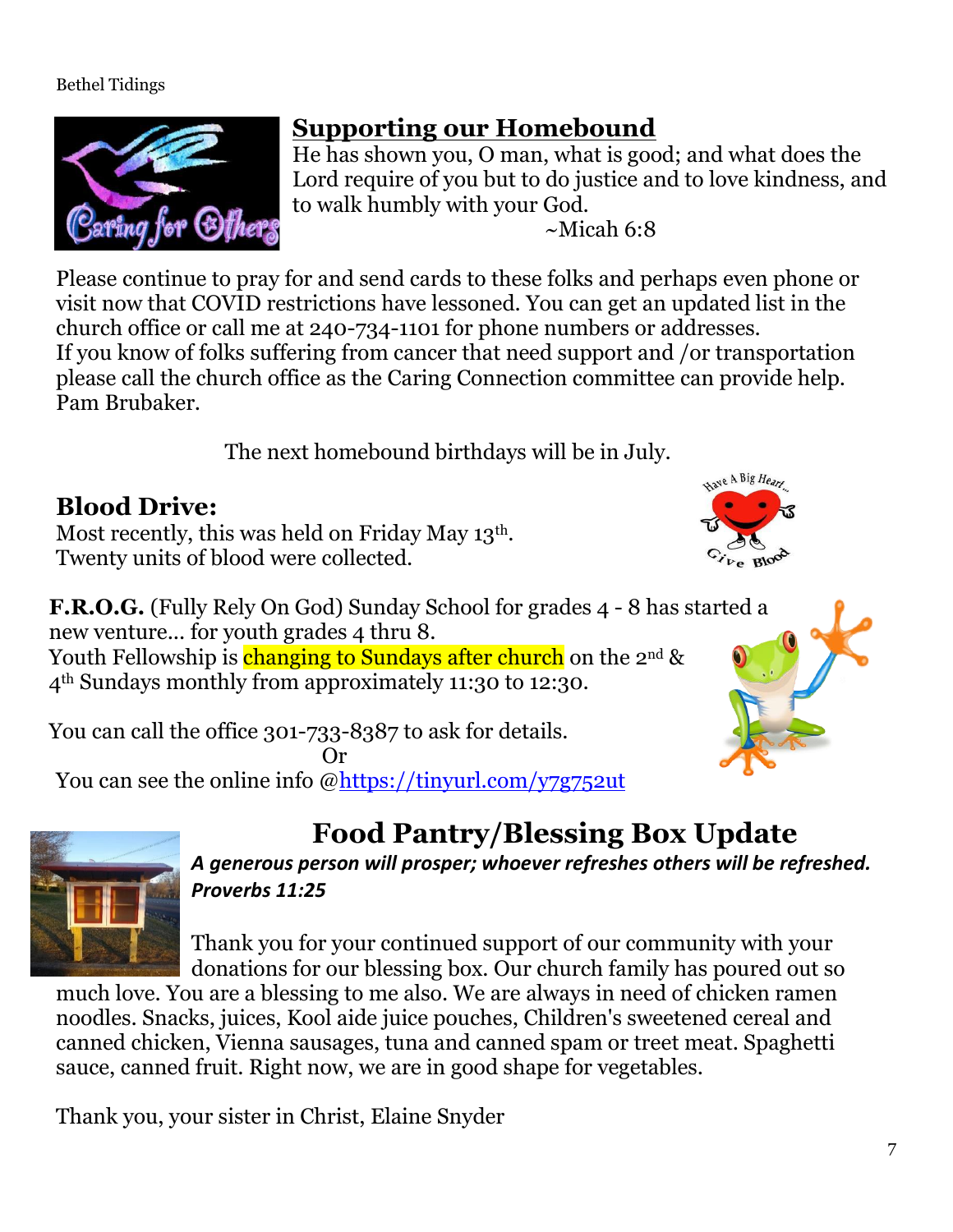

# **Stewardship May 2022**

| <b>Date</b> | In person<br>S.S./Church | <b>Special</b><br><b>Events</b> |
|-------------|--------------------------|---------------------------------|
| May 1       | 60                       |                                 |
| May 8       | 53                       |                                 |
| May 15      | 47                       |                                 |
| May 22      | 58                       |                                 |
| May 29      |                          |                                 |

# Lay Readers - June 2022

| John Shank             |  |  |
|------------------------|--|--|
| <b>Martin Brubaker</b> |  |  |
| Tori Smith             |  |  |
| Kim Rischell           |  |  |
|                        |  |  |

Call Elaine to sign up! 301-991-9759.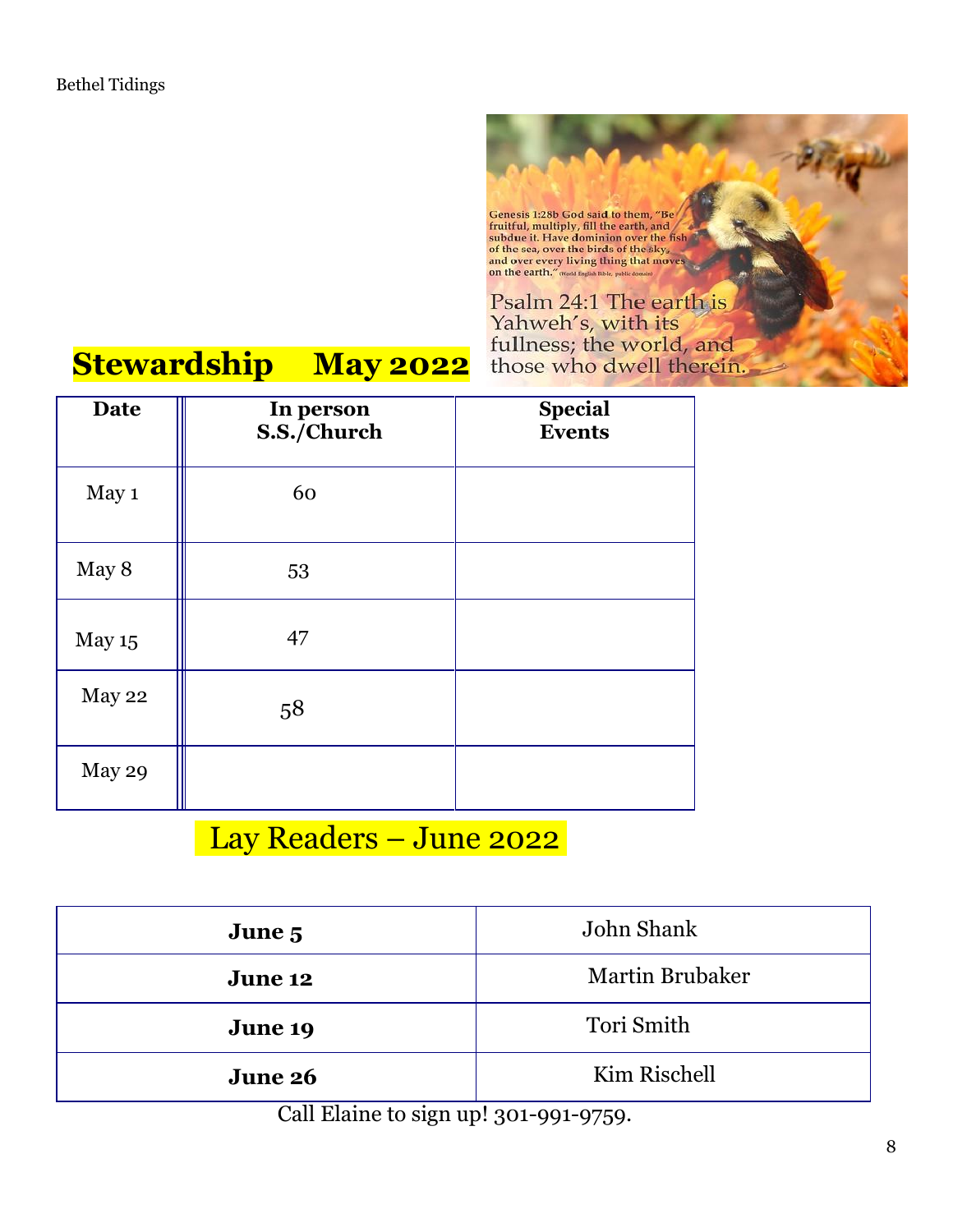# **June Anniversaries:**



– Lynn & Tric Harshman

- 1 Ron & Peggy Snyder
- Jason & Becky Campbell
- Denny & Valerie Kaufmann
- Randy & Diane Stevens
- Chris & April Smith
- Derek & Jenny Ritter
- Tyler & Erin White
- Steve & Kathy Rice
- Steve & Lori Shifflett
- Larry & Joyce Belella
- Darryl & Alexa Keckler
- Chris & Michelle Phillips
- Joe & Aleta Mate
- Scott & Carrie Johnson-McClure

# **June Birthdays:**

- Linda Barnhart
- Torrie Smith
- Carole Pepple
- 10 Brian Smith
- Harold Taylor
- Kelsi Harshman
- Scott McClure
- Mary Ann Mertz
- Ben Howes
- Michelle White
- Katie Green
- Carrie JohnsonMcClure
- Mike Sokol
- Jacob Broadwater
- Mary Pat Wolfe
- Frank Rucci
- Linda Langley
- T.J. Snyder



\*Homebound - see above for the address.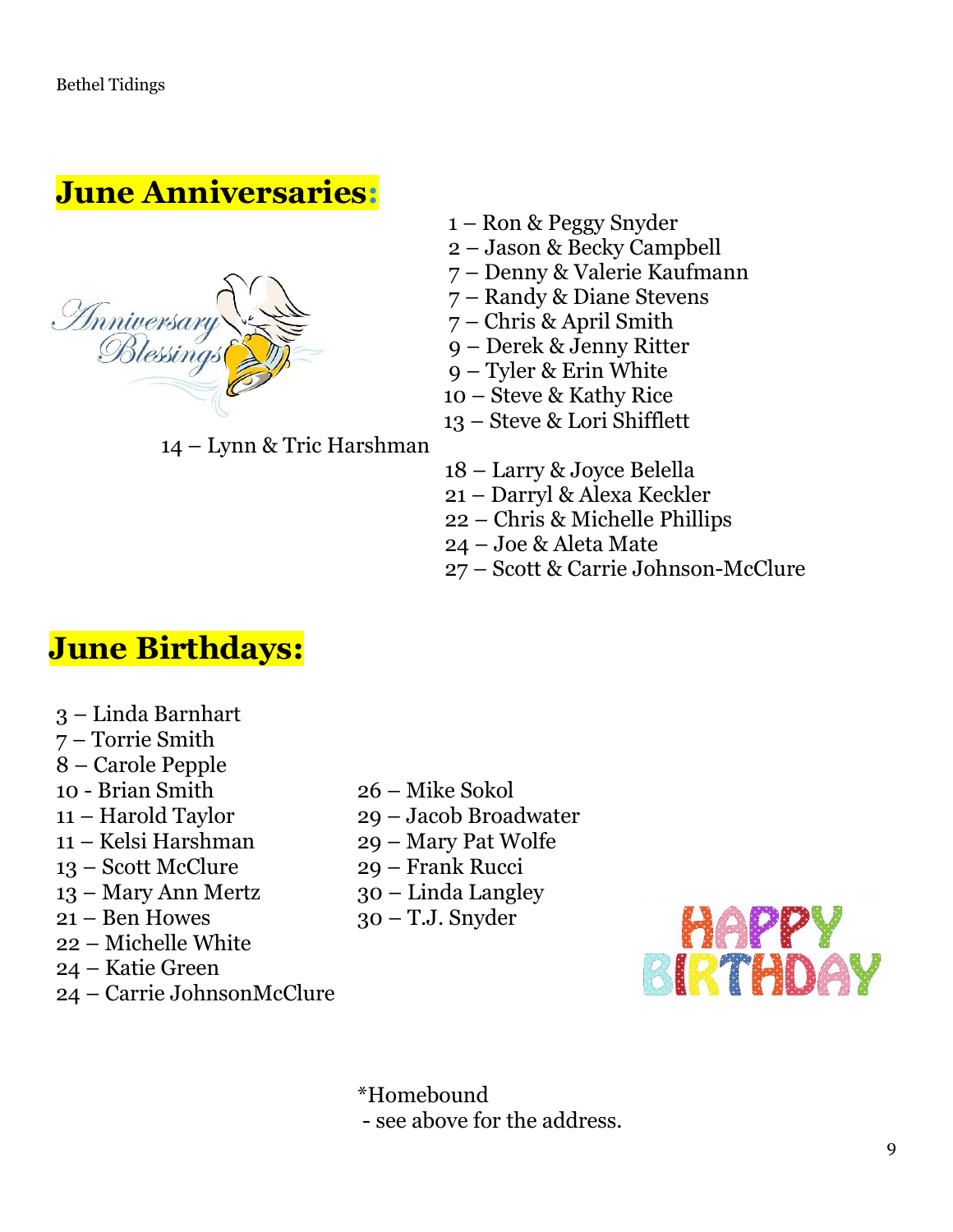| <b>June 2022</b><br><b>Sunday</b>                                                                       | Monday                                     | <b>Tuesday</b>          | Wednesday<br>1 Annual<br><b>Conference 2022</b> | Thursday<br>2 Annual<br>Conference 2022 | Friday<br>3 Annual<br><b>Conference 2022</b><br>6:00 Girl Scouts/<br><b>Parlor &amp; Upstairs</b> | Saturday<br>4<br>9:00 A A<br>6:30 Piano<br>recital |
|---------------------------------------------------------------------------------------------------------|--------------------------------------------|-------------------------|-------------------------------------------------|-----------------------------------------|---------------------------------------------------------------------------------------------------|----------------------------------------------------|
| <b>5 Communion</b><br>9:00 Sunday<br>School<br>10:00 a.m.<br>Sanctuary & Virtual<br>Service Worship     | 6                                          | $\overline{\mathbf{z}}$ | 8                                               | 9                                       | 10                                                                                                | 11<br>9:00 A A                                     |
| 12<br>9:00 Sunday<br>School<br>10:00 a.m.<br>Sanctuary & Virtual<br>Service Worship<br>11:30 F.R.O.G.   | 13                                         | 14<br>Flag Day          | 15                                              | 16                                      | 17<br>6:00 Girl Scouts/<br><b>Parlor &amp; Upstairs</b>                                           | 18<br>9:00 A A                                     |
| 19 Father's Day<br>9:00 Sunday<br><b>School</b><br>10:00 a.m.<br>Sanctuary & Virtual<br>Service Worship | 20<br><b>Newsletter</b><br><b>Deadline</b> | 21                      | 22                                              | 23                                      | 24                                                                                                | 25<br>9:00 AA                                      |
| 26<br>9:00 Sunday School<br>10:00 a.m.<br>Sanctuary & Virtual<br>Service Worship<br>11:30 F.R.O.G.      | 27                                         | 28                      | 29                                              | 30                                      |                                                                                                   |                                                    |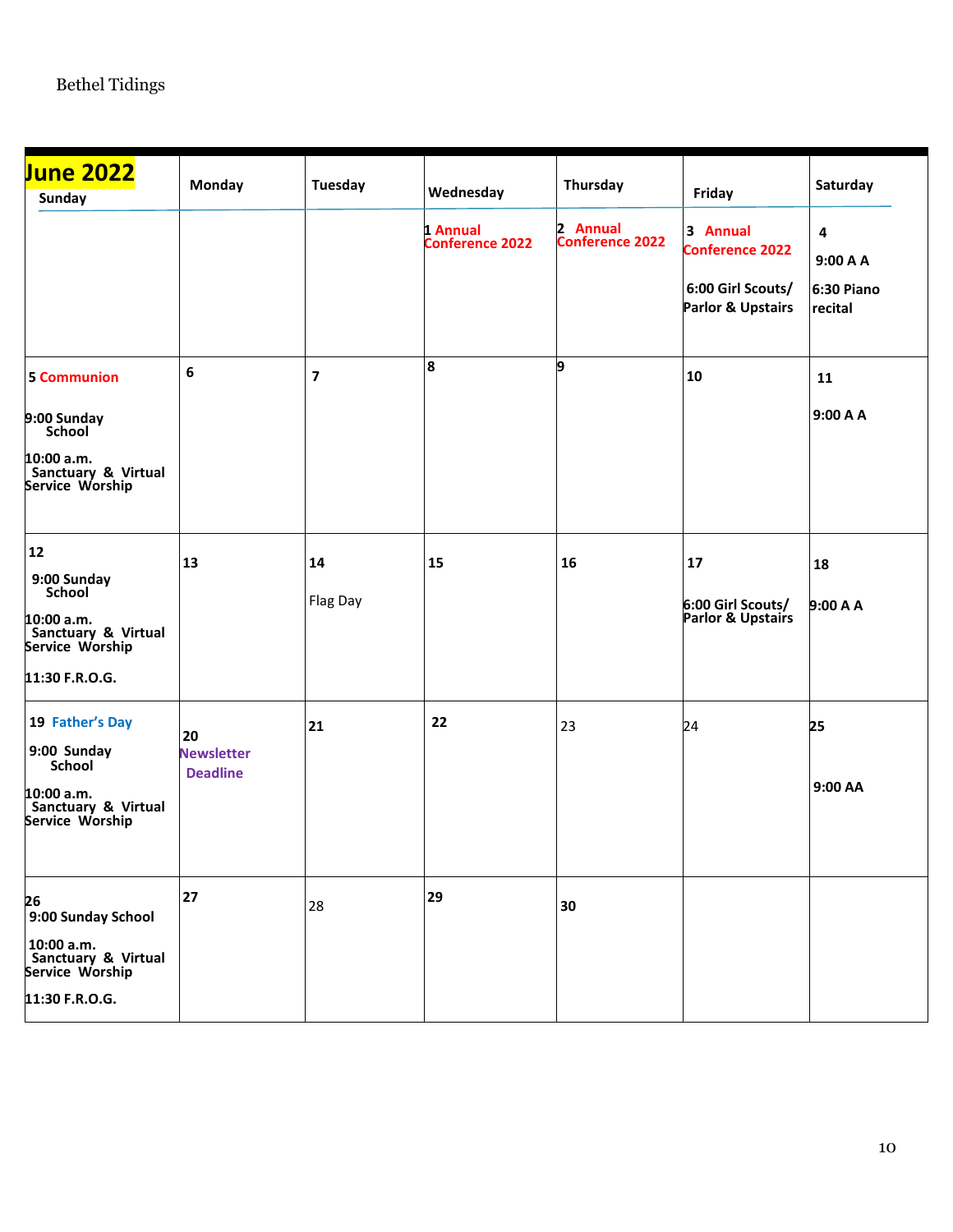# **Bethel United Methodist Church Chewsville**

*Our Mission:* To be the people of God on the move for Jesus and to transformthe world by the power of the Holy Spirit.

*Our Vision:* To be the Church of Jesus Christ to all God's children through discipleship grounded in God's Holy Word. We pledge to God and each other to accomplish our mission: Through prayer, worship and education, we will be seekers of God's will. Through witness, we will kindle the fire of spiritual and physical growth. Through Christian community we will love, nurture and support each other and those in need throughout the world.

Email: *[bethel.church@myactv.net](mailto:bethel.church@myactv.net)* Worship @ 10:00 am

Email: *[pastorjim@myactv.net](mailto:pastorjim@myactv.net)*

### **Administrative Assistant: Family Care Ministry:**

### **Newsletter Editor: Telephone Prayer Chain:** Deb Wagner Beverly Miller Phone: 301-733-8387 Phone: 301-739-6270 Email: *[bethel.church@myactv.net](mailto:bethel.church@myactv.net)* Email: *[Shanda@myactv.net](mailto:Shanda@myactv.net)*

**Bethel Connect:** Be connected, join our Google Group, search for Connect @ Bethel.

### **Church Office: Sunday Service Times:**

Phone: 301-733-8387 Traditional mixed with Contemporary Sunday School 9:00 am Pastor: Jim Johnson Online Sun 10:00 am@ *www.bethelumchurch.org*

Deb Wagner Please let us know if you or a family member 301-733-8387 wish a pastoral visit during a time of Office hours: 9 am – 1 pm Mon.-Fri. grief or hospitalization, including the birth Email: *bethel.church@myactv.net* **of a child. We will pray & minister to you.**